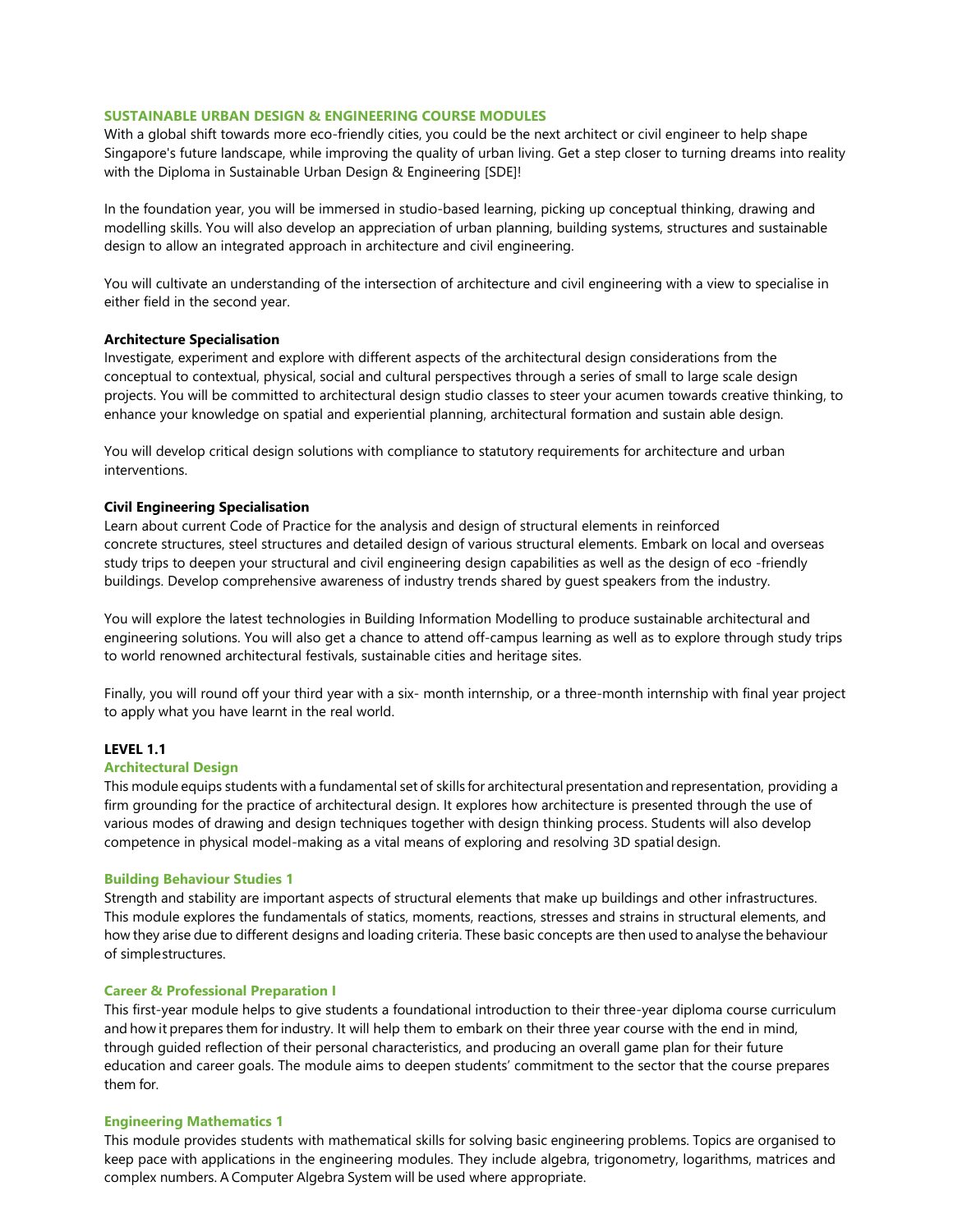### **Introduction to Architecture and Civil Engineering**

In a design studio-based learning environment, this module facilitates the development of critical thinking and fundamental design principles relating to Architecture and Civil Engineering. An understanding of Architecture and Civil Engineering provides a platform for issues to be addressed including spatial design fundamentals, design process, spatial experience, scale, proportion, anthropometry, design exploration and structural systems. Students learn to articulate architectural design ideas with structural integrity and to translate them into physical and material investigations through design primers and workshops.

### **Sustainable City Planning**

This module provides students the fundamental knowledge to sustainable city planning and urbanism. It outlines the framework for urban planning, urban design and development in the global context and Singapore. Detailed case study of sustainable master planning applications are included for students to learn the infrastructure principles and concepts. Students are tasked to apply basic urban design and planning with considerations to urban guidelines to formulate architectural and urban ideas in creating a socially, ecologically and economically sustainable city and to develop critical design solutions for urban design interventions.

# **LEVEL 1.2**

## **Building Behaviour Studies 2**

This is a continuation of Building Behaviour Studies 1. Students will perform structural analysis for various concrete and steel designs. They will learn to analyse and compute forces, deflections, shear forces and bending moments developed in structural members due to different loading criteria for both statically determinate and indeterminate structures.

## Computer Aided Design

This module provides students with the principles and techniques of preparing computer-aided design (CAD) drawings in Architectural, Engineering and Construction (AEC) projects. Students learn to apply CAD standards pertaining to architectural symbols, drawing conventions, line colour and layering systems. Students will also be trained to interpret and extract information from CAD drawings and to prepare CAD drawings according to Code of Practice and Standards.

### **Engineering Mathematics 2**

This module equips students with further mathematical skills to solve engineering problems. Topics include further trigonometry, trigonometric graphs, plane analytic geometry, differentiation withapplications, and integration with applications.

### **Sustainable Design Studio**

This module facilitates the development of critical thinking to formulate architectural design ideas that cover the basic tenets of sustainable environment. Students will learn how to apply and integrate their creativity, knowledge and skills on a project from design process to design development in the context of environmentally friendly and sustainable design. Supplemented with green building performance analysis software, site visits and case studies of exemplary Green Mark buildings, a series of studio design exercise and environmental design studies will prepare students to address sustainability approaches for the final carbon-neutral architectural design project.

### **Structure & Fabric**

In this module, students will study the basic principles and construction techniques for the main building elements of low-rise buildings. The properties and applications of common building materials and functional requirements of various building elements are also examined. This module prepares students for the study of more complex structures and methods applicable to multi-storey buildings and infrastructure construction in the Infrastructure Works module during the second year.

# **COURSE CURRICULUM**

| <b>Module Name</b>                  | <b>Credit Units</b> |
|-------------------------------------|---------------------|
| <b>YEAR 1</b>                       |                     |
| Level 1.1 (27.5 hours per week)     |                     |
| Architectural Design                |                     |
| <b>Building Behaviour Studies 1</b> | 5                   |
| Career & Professional Preparation I | 15                  |